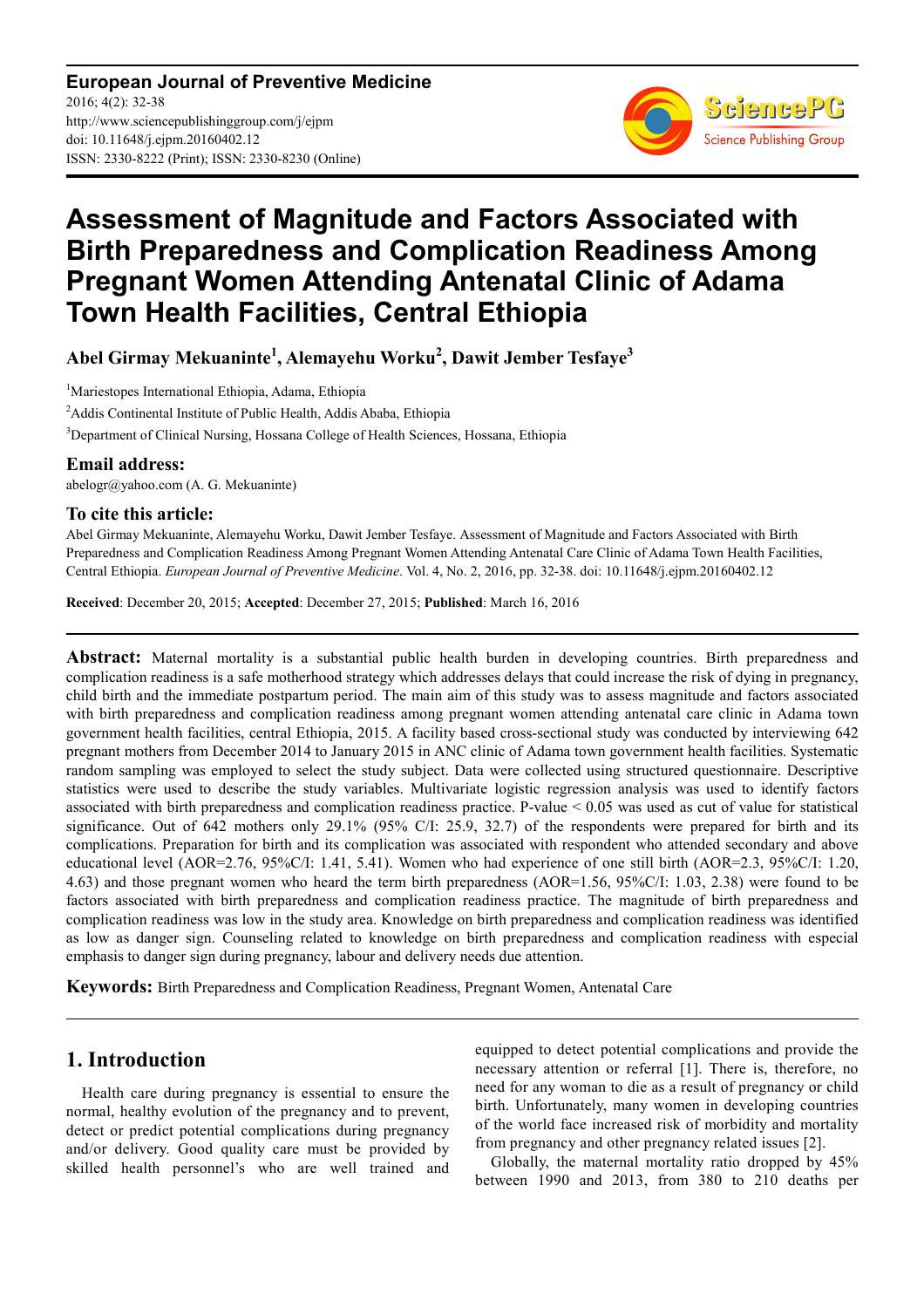100,000 live births. However, this statics still falls far short of the MDG target to reduce the maternal mortality ratio by three quarters by 2015. In 2013 alone, an estimated 289,000 women died during pregnancy, childbirth, or within 42 days of termination of the pregnancy, from causes (excluding accidental or incidental causes) related to or aggravated by pregnancy or its management [3].

Despite progress in all world regions, the maternal mortality ratio in developing countries is 230 maternal deaths per 100,000 live births in 2013 which was fourteen times higher than that of developed regions [3]. Comparably, Sub-Saharan Africa is still the riskiest region in the world for dying of complications in pregnancy and childbirth with 510 deaths per 100,000 live births, followed by Southern Asia, Oceania and the Caribbean, each registering 190 maternal deaths per 100,000 live births. According to this study most of the maternal deaths in 2013 took place in sub-Saharan Africa (62%) followed by Southern Asia (24%) [3].

Ethiopia is one of the countries in sub-Saharan Africa with strikingly high maternal mortality ratio. Since 1990, Ethiopia has reduced child mortality [4], the maternal mortality ratio (MMR) in the country has stagnated at 676 per 100,000 live births after declining from 871 per 100,000 live births in 2000 to 673 in 2005 [5]. Study conducted in the rural Tigray Region found that 82 percent of all maternal deaths happened at home, and 47 percent of these deaths were the result of delayed transportation to a health facility [6]. Ethiopia signed the commitment to reduce maternal mortality by three-fourth (267 per 100,000 live birth) at the end of global submit time line, 2015. Along this line, as part of the strategies for reducing maternal mortality, Ethiopia planned to increase the number of deliveries attended by skilled health personnel from 16 percent in 2006 to 60% by 2015 [7].

At the current pace, there is little brightness that Ethiopia will be able to meet the MDG 5 target [5]. There is growing consensus worldwide that ending preventable maternal deaths can be achieved by ensuring that every woman has access to quality health care. Of these one of which is inadequacy or lack of birth and emergency preparedness, which is a key component of globally accepted safe motherhood programs [8].

The Maternal and Neonatal Health (MNH) Program of Johns Hopkins Program for International Education in Gynecology and Obstetrics (JHPIEGO) has developed the birth-preparedness and complication readiness matrix to address these three delays at various levels called safe motherhood stakeholders; including the pregnant woman, her family, her community, health service providers, health facilities, and policy-makers during pregnancy, childbirth, and the postpartum period [9].

Lack of progressive plans for use of Skill Birth Attendants (SBAs) for normal births, and particularly inadequate preparation and taking prompt action in the event of obstetric complications, are well known factors contributing to delay in receiving skilled obstetric care. In a skilled care approach, birth preparedness includes identifying a skilled provider and making the necessary plans to receive skilled care for all births. On the other hand, complication readiness includes emergenc*y* funds, transport, blood donor and designated decision-maker which received greater attentions in emergency obstetric care programs by anticipating early enough. Thus, Birth Preparedness and Complication Readiness (BPACR) plan has been globally endorsed as an essential component of safe motherhood programs to reduce the three delays for obstetric care program [8, 9]. For Some complications such as severe hemorrhage especially during post-partum period is well documented that few hours matter to save life however for others hours or even days may be tolerable but they may end up with poor prognosis when time getting elapse more. Thus BPACR is vital to survival and to curb early neonatal and maternal mortality given that readiness for complications need immediate action and making arrangement prior to the emergency [8, 10].

Therefore, the objective of this study was to assess magnitude and to identify factors associated with birth preparedness and complication readiness practice among pregnant women attending antenatal care clinic in Adama town government health facilities.

# **2. Methods and Materials**

### *2.1. Study Design and Setting*

Cross sectional study was conducted in Adama town government health facilities from December 2014 to January 2015. The town is located 84 kilometer far from east of Addis Ababa, capital city of Ethiopia. According to town health office 2014 report, the total population of the town were 324, 256, of these the number of pregnant and nonpregnant women were 11, 251 and 60, 506 respectively. Currently, one government hospital, four health centers and three private hospitals are providing ANC service.

### *2.2. Selection of the Study Participants*

The study populations were all selected pregnant women attending ANC clinic of Adama town government health facilities during the study period. The sample size was determined by using single population proportion formula with the assumption of; 95% confidence level, proportion of birth preparedness and complication readiness practice 16.5% [18], and a 3% margin of error. Adding 10% non- response rate the final sample size was 642. This study has employed systematic random sampling technique to select the study subjects. The sample size was proportionally allocated to the selected health facilities using the two months average client flow (i.e. 846). The sampling interval was calculated to be  $(K=n/N)$  0.76≈1. Therefore, every other pregnant woman attending antenatal care clinic who gave their informed consent were included in the study.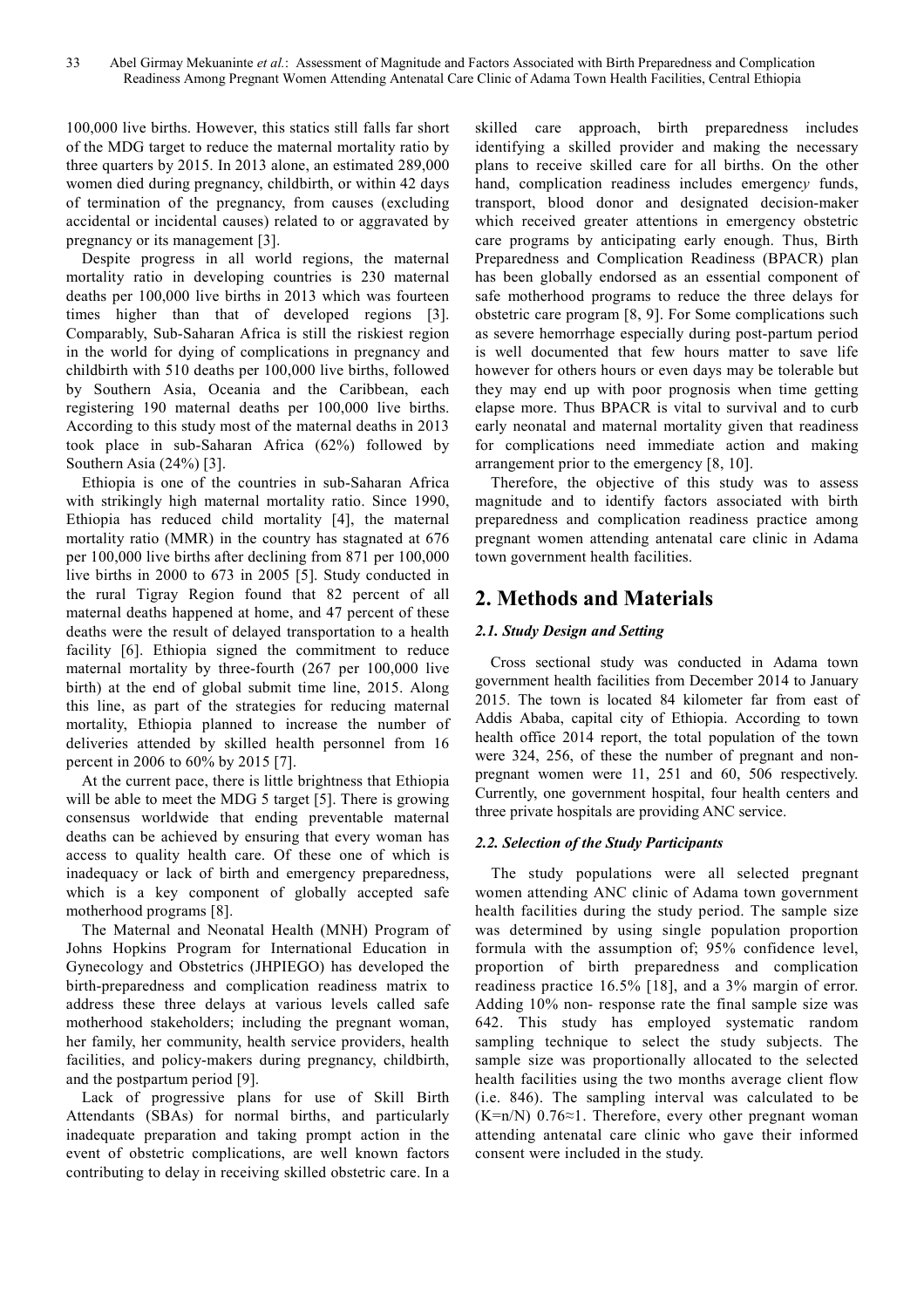#### *2.3. Data Collection*

Structured questionnaire was used to collect data on sociodemographic and economic characteristics, experience of respondents related with obstetric history and ANC follow up and Knowledge and practice on birth preparedness and complication readiness. The questionnaire was adapted from JHPIEGO monitoring birth preparedness and complication readiness tools and indicators [9]. First, the questionnaire was prepared in English language and translated to Amharic language for the purpose of data collection. Then the Amharic version questionnaire was back translated to English to check consistency and distortion of meaning. Six diploma graduated nurses who were not currently working in the study facilities antenatal clinic were recruited as data collectors and two nurses graduated with Bachelor of Science degree were supervised the data collection process. All data collectors and supervisor were oriented and trained for two days on data collection process.

#### *2.4. Data Processing & Analysis*

Data were cleaned, coded and entered into Epi-Info version 3.5.3 statistical software and exported to Statistical Product and Service Solution (SPSS) version 20 for analysis. Frequency tables, graphs and descriptive summaries were used to describe the study variables and determine the prevalence of birth preparedness and complication readiness. In bivariate analysis part, Chi-square test was used and variables with p-value of < 0.20 were selected for multivariate analysis. To control the effect of confounding variables and to identify factors associated with birth preparedness and complication readiness practice, multivariate logistic regression analysis was used. P-value of < 0.05 with 95% CI was used as a cut of point to declare statistical significance.

#### *2.5. Quality Assurance*

To ensure quality of data, re-checking of the filled questionnaires for its consistence and completeness were performed by the supervisors and the principal investigator. Data were entered using Epi-info version 3.5.3 statistical software. Trained data collectors were used to collect data. Before the commencement of the actual data collection, the data collection instrument was pretested on 5% of the sample size at Modjo health center and necessary amendment and corrections were made.

#### *2.6. Ethical Consideration*

Before commencing this study ethical clearance and approval was obtained from Addis Continental Institute of Public Health Institutional Review Board (IRB). The objectives of the study, the right to withdraw from the study at any times were carefully explained to the respondents and then verbal informed consent was obtained from the study participants. To ensure confidentiality, anonymous recording and coding of questioners were used.

| <b>Table 1.</b> Socio-demographic characteristics of pregnant women attending |  |
|-------------------------------------------------------------------------------|--|
| antenatal care clinic all government health facilities, Adama, Ethiopia,      |  |
| December 2014.                                                                |  |

| <b>Variables</b>            | <b>Number</b> | Percent      |
|-----------------------------|---------------|--------------|
| Place of residence          |               |              |
| Rural                       | 96            | 15           |
| Urban                       | 546           | 85           |
| Respondent age              |               |              |
| $15-19$                     | 87            | 13.6         |
| 20-24                       | 237           | 36.9         |
| 25-29                       | 215           | 33.5         |
| 30-34                       | 76            | 11.8         |
| 35-39                       | 27            | 4.2          |
| Marital status              |               |              |
| Married                     | 601           | 93.6         |
| Single                      | 21            | 3.3          |
| Widowed                     | 8             | 1.2          |
| Divorced                    | 12            | 1.9          |
| Religion                    |               |              |
| Orthodox                    | 327           | 50.9         |
| Catholic                    | 16            | 2.5          |
| Protestant                  | 112           | 17.4         |
| Muslim                      | 187           | 29.1         |
| Ethnicity                   |               |              |
| Amharic                     | 169           | 26.3         |
| Oromo                       | 333           | 51.9         |
| Guragae                     | 19            | 3.0          |
| Tigray                      | 89            | 13.9         |
| $+Otherwise$                | 32            | 5.0          |
| Respondent education        | 99            |              |
| Illiterate<br>Primary       | 315           | 15.4<br>49.1 |
| Secondary and above         | 228           | 35.5         |
| Husband education           |               |              |
| Illiterate                  | 31            | 4.8          |
| Primary                     | 211           | 32.9         |
| Secondary and above         | 400           | 62.3         |
| Respondent occupation       |               |              |
| Unemployed                  | 10            | 1.6          |
| House wife                  | 444           | 69.2         |
| Merchant                    | 50            | 7.8          |
| Government employee         | 49            | 7.6          |
| Private employee            | 89            | 13.9         |
| Husband occupation          |               |              |
| Unemployed                  | 67            | 10.4         |
| Private                     | 245           | 38.2         |
| <b>Business</b>             | 218           | 34.0         |
| Government                  | 112           | 17.4         |
| *Monthly income(Respondent) |               |              |
| No income                   | 355           | 55.3         |
| $<$ 300                     | 119           | 18.5         |
| 301-500                     | 36            | 5.6          |
| 501-1000                    | 61            | 9.5          |
| >1000                       | 71            | 11.1         |
| *Husband monthly income     |               |              |
| $<$ 300                     | 134           | 20.9         |
| 301-500                     | 34            | 5.3          |
| 501-1000                    | 144           | 22.4         |
| >1000                       | 330           | 51.4         |
| Family size                 |               |              |
| $1 - 3$                     | 502           | 78.2         |
| $4 - 6$                     | 129           | 20.1         |
| $\geq 7$                    | 11            | $1.7\,$      |

+ Silte, Hadya, Wolaita, Sidamo, Afar, Argoba,..\* Currency is in Ethiopian birr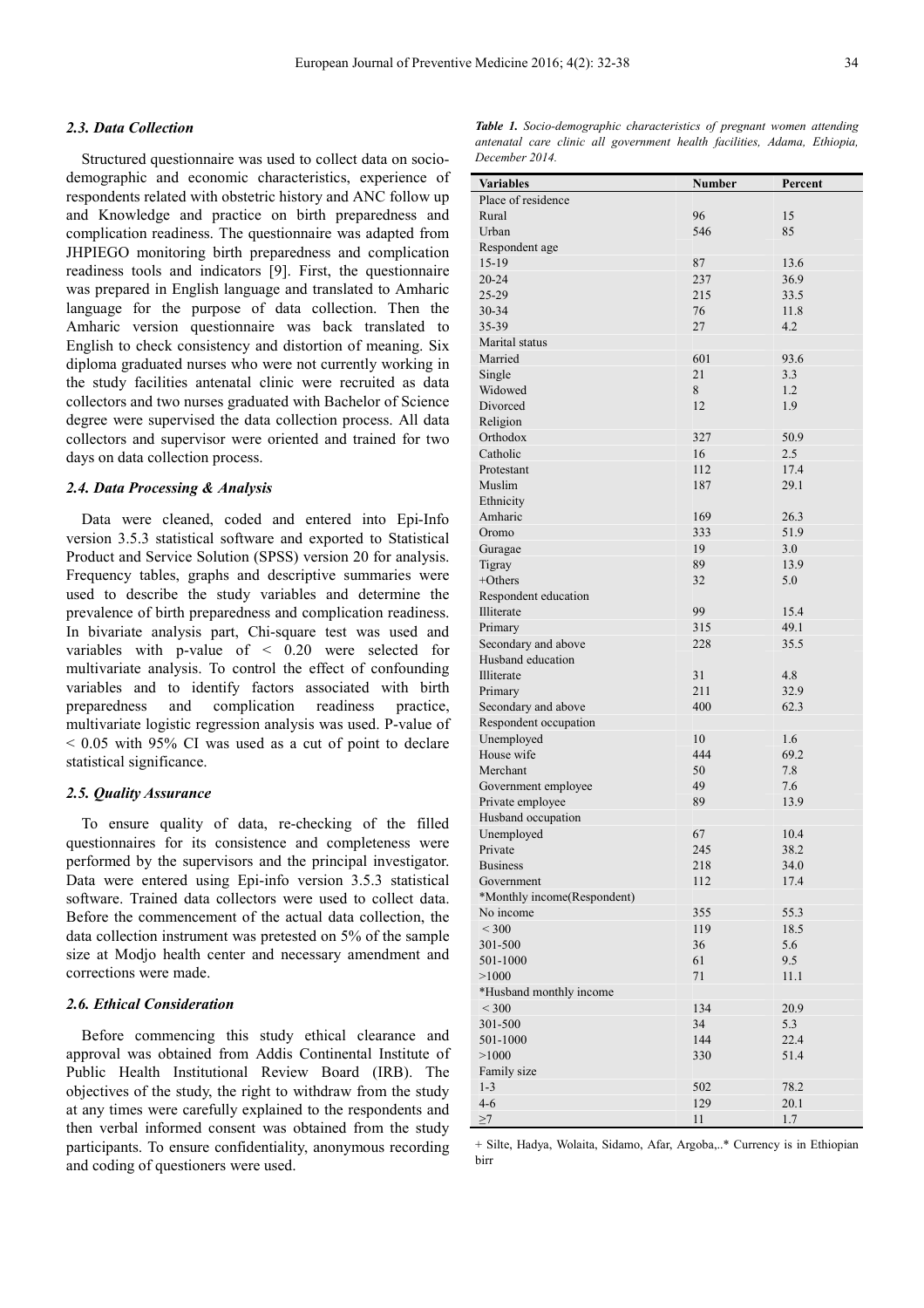35 Abel Girmay Mekuaninte *et al.*: Assessment of Magnitude and Factors Associated with Birth Preparedness and Complication Readiness Among Pregnant Women Attending Antenatal Care Clinic of Adama Town Health Facilities, Central Ethiopia

### **3. Results**

#### *3.1. Socio-Demographic Characteristics of the Respondents*

Out of 642 sampled subjects, all subjects participated giving the response rate 100%. Majority 237 (36.9) were found between the age of 20-24 Years. About 85% of the respondents were from urban area. The mean and standard deviation of age were 24.59 (SD  $\pm$  4.65). About 49.1% of respondents had attended primary education. Majority (93.6%) were married. Most (69.2%) of the respondents were house wife. About 327(50.9%) of respondent religion were Orthodox followed by Muslim (29.1%) religion. Major (55.3%) of respondents have no income. Five hundred two (78.2%) had family size 1-3. (Table1).

#### *3.2. Obstetrics Characteristics and Knowledge Related Factors*

Most 354 (55.1%) of the respondents were pregnant for the first time and 39 (6.1%) women were pregnant for more than four times. About 57 (8.9%) respondents had history of still birth. Of the total respondents about 241(37.5%) were followed ANC while the pregnancy was between 4 and 6 months. About 174 (27.1%) of pregnant women were at their first ANC visit. One hundred twenty seven (19.8%) of respondents had 4 or more ANC visits (Table 2).

Out of the total respondents, 389 (60.6%) study participants reported that they have heard the term birth preparedness and complication readiness (Table 2). Majority 279 (71.7%) of the respondents sources were their mothers (Fig 1). Relatively small proportion 47 (7.3%), 127 (19.8%) and 31 (4.8%) of the respondents spontaneously mentioned blurred vision, vaginal bleeding and swollen hands/face as a danger sign during pregnancy, respectively. Only 3 (0.5%) spontaneously mentioned all three key danger sign, 33 (5.1%) mentioned at least two key danger signs and 130 (20.2%) mentioned at least one key danger signs.

Among the participants 147 (22.9%), 129 (20.1%), 50 (7.8%) and 13 (2%) spontaneously mentioned severe vaginal bleeding, prolonged labor, retained placenta and convulsions as danger signs during labor and childbirth, respectively. One hundred sixty seven (26%) respondents spontaneously mentioned at least one key danger sign, 63 (9.8%) mentioned at least two key danger signs while 14 (2.2%) mentioned at least three key danger signs. Only one (0.2%) respondent named all four key danger signs.

One hundred forty four (22.4%), 19 (3%) and 12 (1.9%) of the respondents spontaneously mentioned severe vaginal bleeding, foul smelling vaginal discharge and high fever as danger signs during post-partum period, respectively. Only 1 (0.2%) of the study participants spontaneously mentioned all key danger sign, 14 (2.2%) mentioned at least two key danger signs and 144 (22.4%) mentioned only one key danger signs.

|  | <b>Table 2.</b> Obstetrics characteristics and Knowledge related factors of |  |  |  |
|--|-----------------------------------------------------------------------------|--|--|--|
|  | respondents of pregnant women attended ANC, all government health           |  |  |  |
|  | facility, Adama, Ethiopia, December 2014.                                   |  |  |  |

| <b>Variables</b>   | Number         | Percent |
|--------------------|----------------|---------|
| No. of pregnancy   |                |         |
| 1                  | 354            | 55.1    |
| $2 - 3$            | 249            | 38.8    |
| $\geq 4$           | 39             | 6.1     |
| Total birth gave   |                |         |
| $\boldsymbol{0}$   | 347            | 54      |
| $1 - 2$            | 257            | 40      |
| $\geq$ 3           | 38             | 5.9     |
| Born alive         |                |         |
| $\boldsymbol{0}$   | 370            | 57.6    |
| $\mathbf{1}$       | 154            | 24.0    |
| >2                 | 118            | 18.4    |
| Born dead          |                |         |
| $\boldsymbol{0}$   | 585            | 91.1    |
| $\mathbf{1}$       | 50             | 7.8     |
| >2                 | $\overline{7}$ | 1.1     |
| Gestational age    |                |         |
| First trimester    | 107            | 16.7    |
| Second trimester   | 241            | 37.5    |
| Third trimester    | 223            | 34.7    |
| Fourth trimester   | 71             | 11.1    |
| No. of ANC visit   |                |         |
| First time         | 174            | 27.1    |
| Second time        | 180            | 28.0    |
| Third time         | 161            | 25.1    |
| Fourth time        | 127            | 19.8    |
| Knowledge on BP/CR |                |         |
| No                 | 474            | 73.8    |
| Yes                | 168            | 26.2    |
| Heard the term BP  |                |         |
| No                 | 253            | 39.4    |
| Yes                | 389            | 60.6    |



*Fig. 1. Source of information about Birth preparedness and Complication readiness as reported by study participants in Adama town government health facilities, Ethiopia, December 2014.* 

#### *3.3. Practice of Birth Preparedness and Complication Readiness*

The magnitude of birth preparedness and complication readiness among pregnant women was found to be 29.1% (95% C/I: 25.9, 32.7). Majority 411 (64%) of the respondents reported that they identified place of delivery for the birth of their baby. More than half 373 (58.1) and 372 (57.9) were Saved money and prepared essential items for birth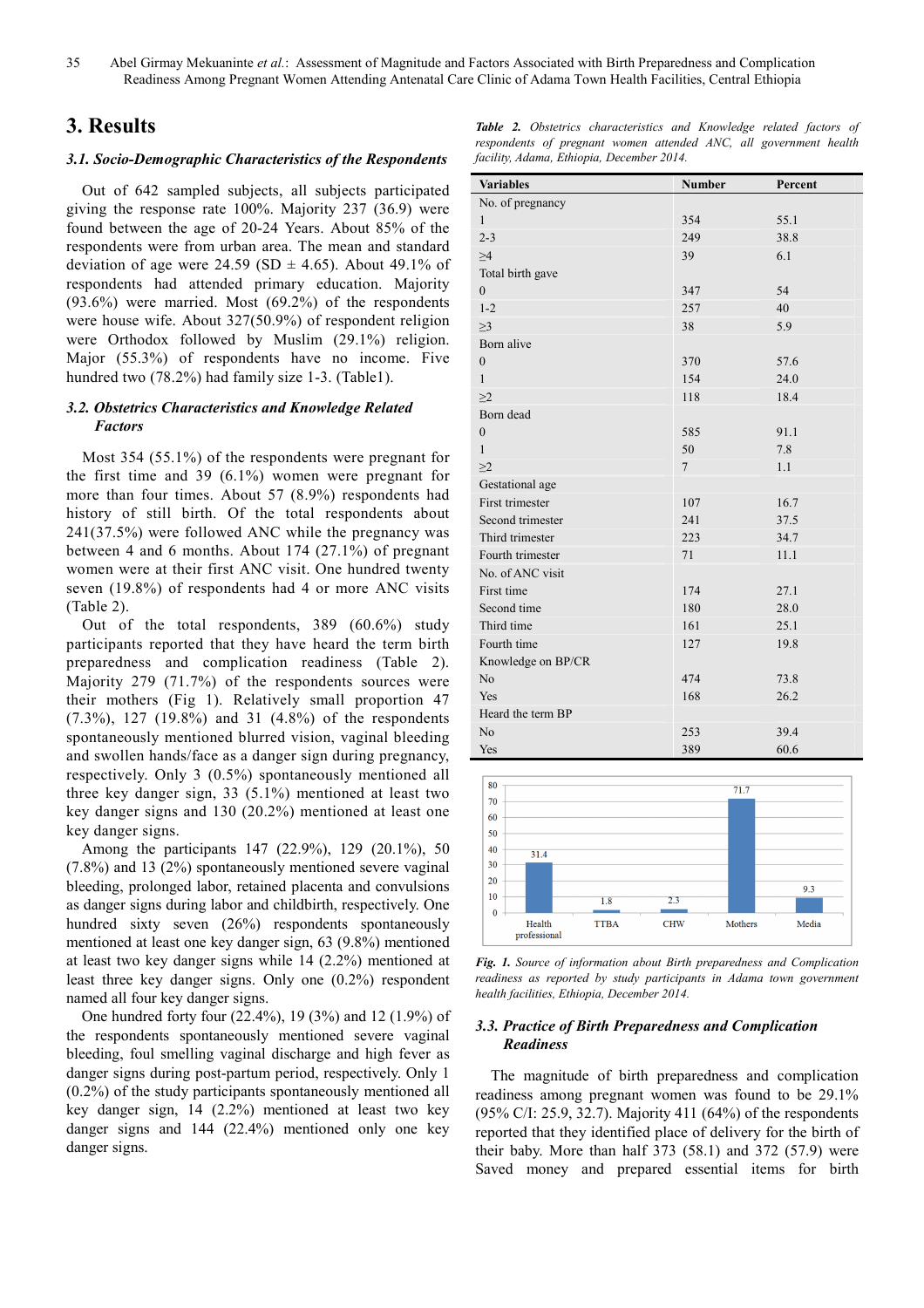respectively. Only 129 (20.1%) of the participants were identified skilled provider. Less than half 257 (40.0%) can detect early sign of emergency and 276 (43.0%) designated decision maker. More than half 359 (55.9%) were made arrangement for emergency fund. Around 370 (57.6%) were identified mode of transportation. Only a very small 21 (3.3%) of participants were arranged blood donor. Three hundred ninety two (61.1%) identified institution providing 24hrs Emergency Obstetric Care (EmOC) service (Table3).

*Table 3. Birth preparedness and complication readiness practice among pregnant mother attend ANC in all government health facilities, Adama, Ethiopia, December 2014.*

| <b>Variables</b>                                  | Frequency | Percentage |  |
|---------------------------------------------------|-----------|------------|--|
| Identify place of delivery                        | 411       | 64         |  |
| Saving money                                      | 373       | 58.1       |  |
| Prepare essential items                           | 372       | 57.9       |  |
| Identify skilled provider                         | 129       | 20.1       |  |
| Detect early sign of emergency                    | 257       | 40         |  |
| Designate decision maker                          | 276       | 43         |  |
| Arrange for emergency fund                        | 359       | 55.9       |  |
| Identify mode of transportation                   | 370       | 57.6       |  |
| Arrange blood donor                               | 21        | 3.3        |  |
| Identify institution providing 24hrs EmOC service | 392       | 61.1       |  |

Table 4. Multivariate logistic regression result of factors associated with birth preparedness and complication readiness practice among pregnant women *attending ANC follow up at Adama town public health facilities, Ethiopia, December 2014 (N=642).* 

|                      | <b>BP/CR</b>          |           |                     |                          |  |  |
|----------------------|-----------------------|-----------|---------------------|--------------------------|--|--|
| <b>Variables</b>     | N <sub>0</sub><br>Yes |           | $COR(95\%CI)$       | $AOR(95\%CI)$            |  |  |
| Respondent education |                       |           |                     |                          |  |  |
| Illiterate           | 21(21.2)              | 78(78.8)  | 1.00                | 1.00                     |  |  |
| Primary              | 55(21.0)              | 207(79.0) | 1.00(0.58, 1.74)    | 1.09(0.58, 2.06)         |  |  |
| Secondary and above  | 111(39.5)             | 170(60.5) | 2.85(1.65, 4.93)    | $2.76(1.41, 5.41)^{**}$  |  |  |
| Husband education    |                       |           |                     |                          |  |  |
| Illiterate           | 1(3.2)                | 30(96.8)  | 1.00                | 1.00                     |  |  |
| Primary              | 49(23.2)              | 162(76.8) | 9.07(1.21, 68.26)   | 12.15(1.39, 105.74)**    |  |  |
| Secondary and above  | 137(34.3)             | 263(65.8) | 15.63(2.11, 115.82) | $11.99(1.37, 104.89)$ ** |  |  |
| Husband occupation   |                       |           |                     |                          |  |  |
| Unemployed           | 12(17.9)              | 55(82.1)  | 1.00                | 1.00                     |  |  |
| Private              | 51(20.8)              | 194(79.2) | 1.21(0.60, 2.42)    | 1.03(0.47, 2.27)         |  |  |
| <b>Business</b>      | 67(30.7)              | 151(69.3) | 2.03(1.02, 4.05)    | 1.46(0.66, 3.25)         |  |  |
| Government           | 57(50.9)              | 55(49.1)  | 4.75(2.29, 9.82)    | $3.00(1.25, 7.19)$ **    |  |  |
| Family size          |                       |           |                     |                          |  |  |
| $1 - 3$              | 128(25.5)             | 374(74.5) | 1.00                | 1.00                     |  |  |
| $4 - 6$              | 51(39.5)              | 78(60.5)  | 1.91(1.27, 2.87)    | 1.29(0.62, 2.73)         |  |  |
| $\geq 7$             | 8(72.7)               | 3(27.3)   | 7.79(2.04, 29.82)   | $8.22(1.58, 42.89)$ **   |  |  |
| Live birth           |                       |           |                     |                          |  |  |
| $\mathbf{0}$         | 79(21.4)              | 291(78.6) | 1.00                | 1.00                     |  |  |
| $\mathbf{1}$         | 60(39)                | 94(61)    | 2.35(1.56, 3.54)    | $2.74(1.69, 4.42)$ **    |  |  |
| $\geq$ 2             | 48(40.7)              | 70(59.3)  | 2.53(1.62, 3.94)    | 1.92(0.83, 4.47)         |  |  |
| Still birth          |                       |           |                     |                          |  |  |
| $\mathbf{0}$         | 164(28)               | 21(72)    | 1.00                | 1.00                     |  |  |
| $\mathbf{1}$         | 22(44)                | 28(56)    | 2.02(1.12, 3.63)    | $2.36(1.20, 4.63)$ **    |  |  |
| $\geq$ 2             | 1(14.3)               | 6(85.7)   | 0.43(0.05, 3.58)    | 0.45(0.05, 4.27)         |  |  |
| Knowledge on BP/CR   |                       |           |                     |                          |  |  |
| N <sub>0</sub>       | 166(35)               | 308(65)   | 1.00                | 1.00                     |  |  |
| Yes                  | 21(12.5)              | 147(87.5) | 0.27(0.16, 0.44)    | $0.22(0.13, 0.38)$ **    |  |  |
| Heard the term BP    |                       |           |                     |                          |  |  |
| No                   | 199(78.7)             | 54(21.3)  | 1.00                | 1.00                     |  |  |
| Yes                  | 256(65.8)             | 133(34.2) | 1.92(1.33, 2.76)    | $1.56(1.03, 2.38)$ **    |  |  |

\*\*P-value < 0.05

#### *3.4. Factors Associated with Birth Preparedness and Complication Readiness Practice*

Using backward multivariate logistic regression analysis, pregnant women who attended secondary and above educational level were nearly three times more likely to prepared for birth and its complication than illiterate mothers [AOR=2.76, 95% C/I: 1.41, 5.41]. Similarly, pregnant women's husband with primary and secondary and above educational level were found be a good predictor of birth preparedness and complication readiness practice than illiterate husband [AOR=12.15, 95% C/I: 1.39, 105.74] and [AOR=11.99, 95% C/I: 1.37, 104.89] respectively. Additionally, the odds of birth preparedness and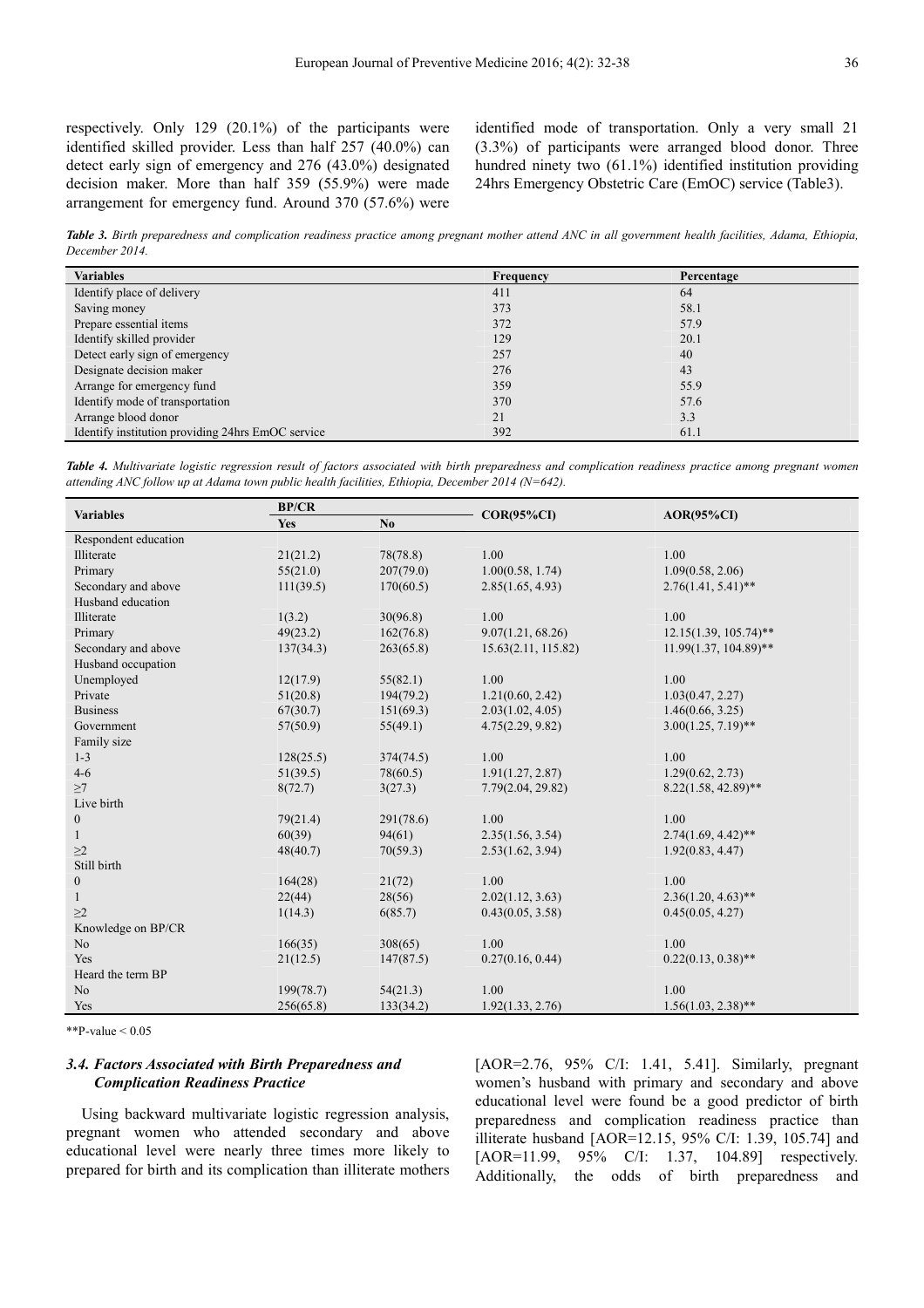complication readiness practices were three times greater among government employee husband [AOR=3.00, 95% C/I: 1.25, 7.19] when compared with unemployed husband. Pregnant women with large  $(\geq 7)$  family size were eight times more likely being prepared than women with 1-3 family size [AOR=8.22, 95% C/I: 1.58, 42.89]. There was statistically significant association between number of live birth and preparation for birth and its complication [AOR=2.74, 95% C/I: 1.69, 4.42]. In addition, the odds of birth preparedness and complication readiness among women who have experienced a single history of still birth were two times higher than those who didn't experienced [AOR=2.36, 95%C/I: 1.20, 4.63]. Besides, the odds of practice for birth preparedness and complication readiness among pregnant women who heard the term birth preparedness were nearly two times greater when compared with pregnant women who didn't heard [AOR=1.56, 95% C/I: 1.03, 2.38] (Table 4).

# **4. Discussion**

This study was conducted to assess magnitude of birth preparedness and complication readiness and to identify its associated factors in Adama town government health facilities. The finding of this study revealed that the magnitude of birth preparedness and complication readiness was 29.1%. It implies for the need of both community and facility-level interventions to improve maternal survival and the importance of quality ANC interventions to increase BPCR practice in the setup. This finding is lower than the study conducted in Addis Ababa 68% [16]. This may be due to the fact that the study conducted in Addis Ababa included pregnant women who attended secondary and above ANC visit. In contrast, our study was higher than study conducted in Adigrat, North Ethiopia [19], and Robe district, Oromia region, Ethiopia [20] which was reported as 22% and 16.5% respectively. This may be due to difference in the study setting.

Education increases the likelihood that women will develop and implement a birth plan [21]. Likewise, the present study revealed two fold increases in BPCR among women attended secondary and above level of education than illiterate mothers. This result is consistent with the studies conducted in other parts of Ethiopia [18, 19]. The implication of this finding could be educated women have better access for information and boosted women position in the household that could lead enhanced decision making power with regard to health related matters. In line with this, pregnant women's husband educational statuses were a good factor for birth preparedness and complication readiness. This could be due to the influence of education to bring positive health outcome as evidenced by study conducted in Nepal [22, 23].

Similarly, government employed husband positively influenced birth preparedness and complication readiness. This might be because government employed husband in this study were the one with better educational status. Correspondingly, study conducted in rural Uganda revealed that spouse occupation has strong association with a birth plan [24].

In this study pregnant women who have large  $($ >7) family size positively determined BPCR practice. In addition, pregnant women who had history of live birth have strong association with birth preparedness and complication readiness. These might be due to grand multipara women take a lesson from previous pregnancies on when and how to get prepared for birth.

Pregnant women with history of still birth were more likely to be prepared than those who didn't have history of still birth. This could be the fact that those pregnant women could anticipate serious complications from their previous experiences as evidenced by study conducted in Adigrat, Ethiopia [19].

In this study it was also further revealed that those pregnant women who heard the term birth preparedness were more likely to be prepared for birth and its complication than those who didn't heard the term birth preparedness. This finding is in line with the study conducted in Adigrat [19]. In line with this, most of our study participants (71.7%) source of information about BPCR was their mothers whereas evidence from Addis Ababa, Ethiopia [16] showed nearly half (49%) source of information were mass media. This is because our study participants may not be accessible to media. This could tell us either the inadequacy of counseling service given by health service provider during ANC, or the facts that in this study more than half (55.1%) of women became pregnant for the first time. Other study conducted in Ethiopia indicated that quality of counseling during ANC visit have a great role on institutional delivery [25], which is the goal of birth preparedness and complication readiness protocol [9], and consequently have an impact on reduction of maternal morbidity and mortality.

The limitation of this study was that only demand side perspective of birth preparedness and complication readiness was addressed. The present study was not also included pregnant women attended ANC visit in private health facilities. Furthermore, the study was not included participant's attitude. Because the study was cross sectional, casual relationship could not be established. Therefore, interpretation of the findings requires consideration of these limitations.

# **5. Conclusion and Recommendations**

Only a small 29.1% of respondents were found to be prepared for birth and its complications. In this study; women and their husband education, large family size, history of live and still birth and those pregnant women who heard the term birth preparedness were found to be strong predictors of birth preparedness and complications readiness. Knowledge on birth preparedness and complication readiness was identified as low as danger sign.

Improve counseling and information services on different aspects of birth preparedness and complication readiness to all antenatal clients continuously and at every given opportunity. Use mothers to mother's education to reach out